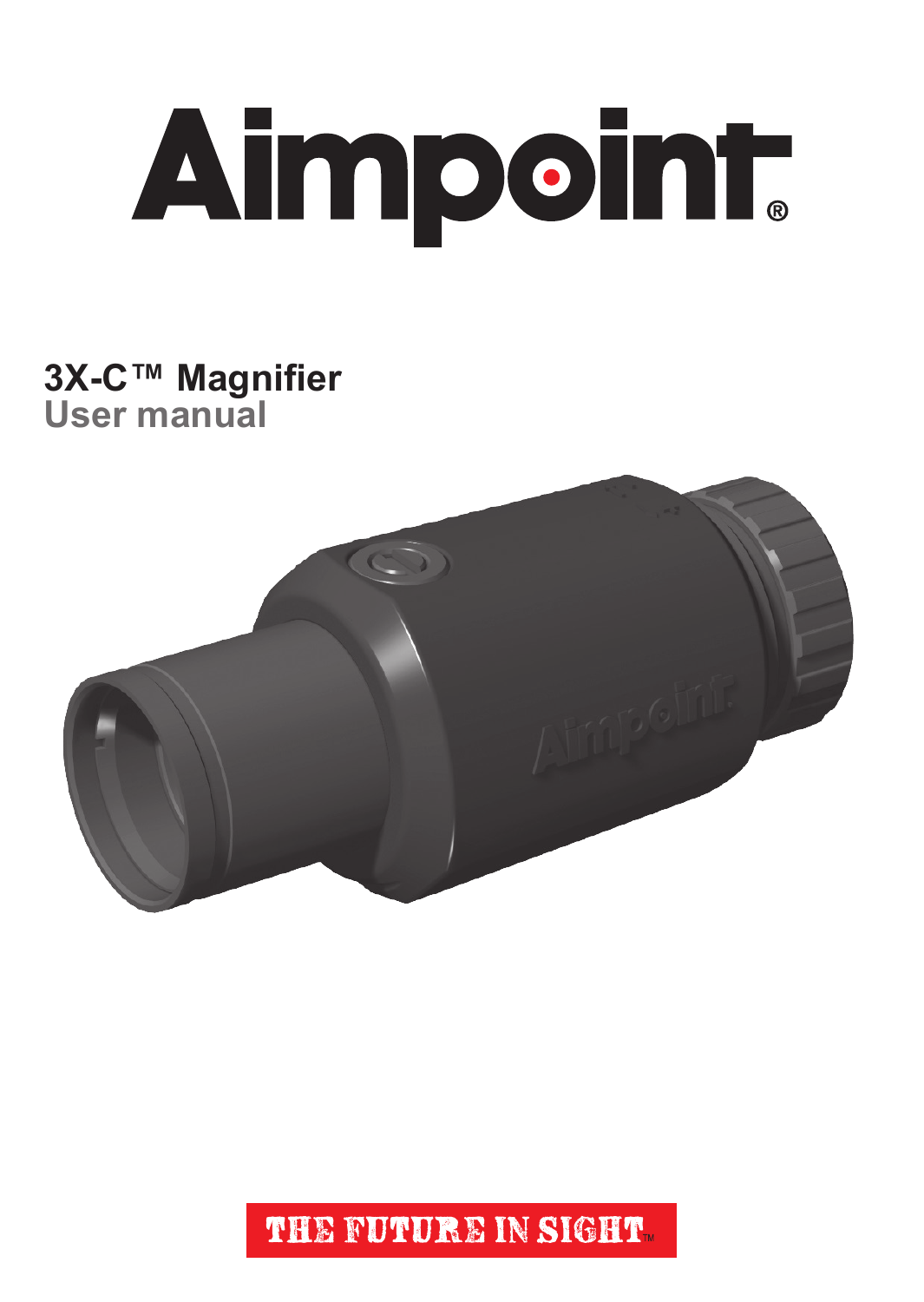# **1 PRESENTATION**

The Aimpoint® 3X-C Magnifying module can be used in conjunction with all Aimpoint sights for long-range aiming or observing. A variable  $(-2 \text{ to } +2)$ dioptric setting allows this magnifier to be adapted to the individual shooter's eye. The Aimpoint 3X-C can also be used as a handheld 3X monocular.

Aimpoint magnifiers utilize the red dot in Aimpoint sights as the aiming reticle, eliminating the need for re-zeroing when shifting between non-magnified and magnified aiming.

The Aimpoint 3X-C is encased in a shock absorbing protective rubber cover that also creates an ideal ergonomic grip. Internal optical adjustments make the aligning of the magnifier and sight quick and easy.

For quick attachment/detach, we recommend the use of the Aimpoint FlipMount or the Aimpoint TwistMount.

### **1.1 Overview**



- 1. Screws for centering
- 2. Diopter ring
- 3. Mounting surface
- 4. Rubber cover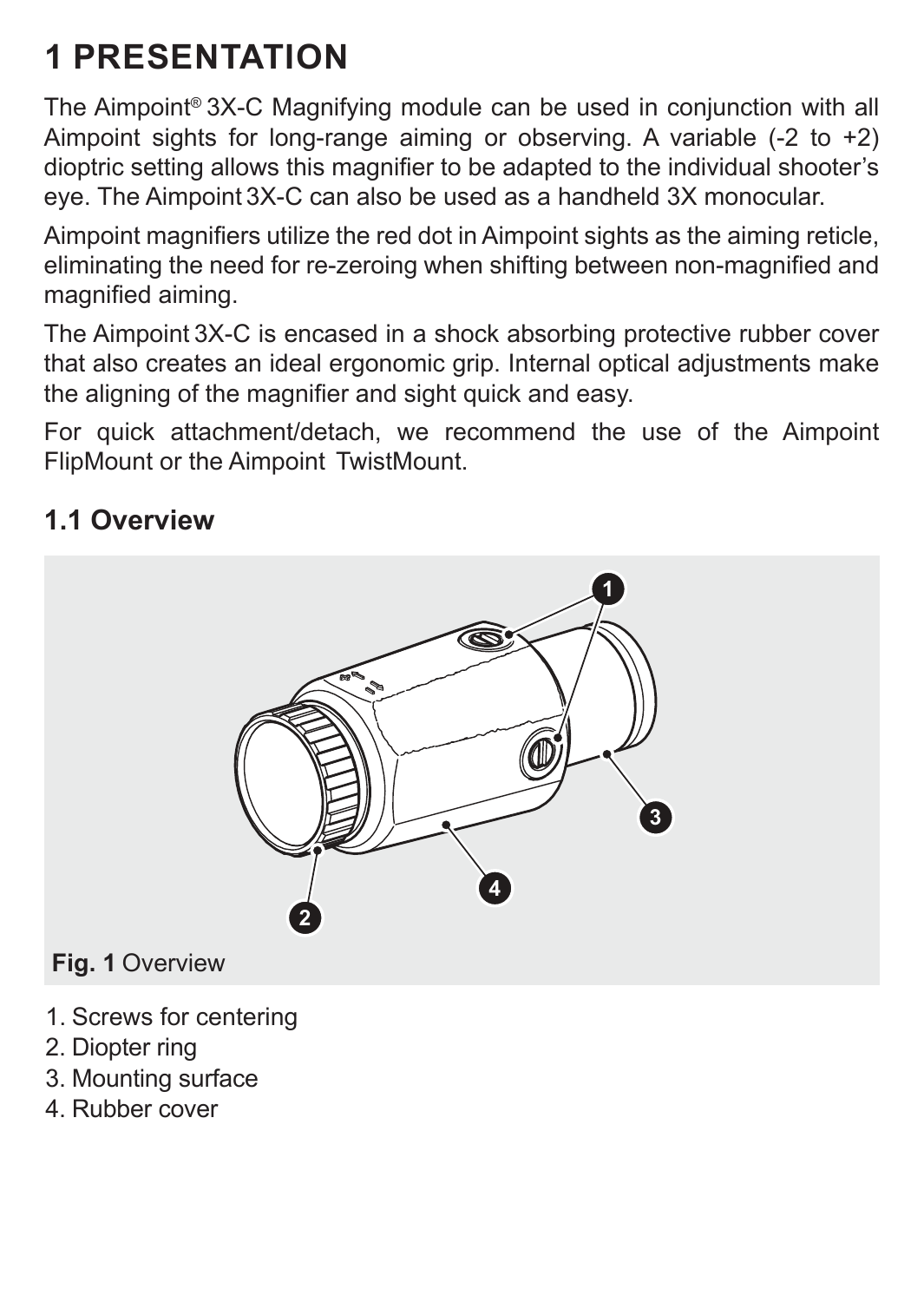### **1.2 Technical specifications**

### **Optical system**

| Magnification                   | 3X               |
|---------------------------------|------------------|
| Exit pupil diameter             | $6.5 \text{ mm}$ |
| Field Of View (FOV)             | $6^{\circ}$      |
| Diopter adjustment range        | ± 2.0D           |
| Eye relief                      | 56 mm            |
| Photopic, integral transmission | 75 %             |

### **Physical specification**

| Material housing                     | Anodized black aluminum, black<br>rubber cover                                           |
|--------------------------------------|------------------------------------------------------------------------------------------|
| Dimensions $(L \times W \times H)$ : | 103 mm $\times$ 45 mm $\times$ 45 mm<br>$(4" \times 1\frac{3}{4}" \times 1\frac{3}{4}")$ |
| Weight                               | 220 g (7.8 ounces) including<br>rubber cover                                             |

### **Mechanical interface**

The 3X-C is provided with a 30 mm diameter tube for mounting

#### **Environmental specification**

| Temperature range | -25 °C to +40 °C    |
|-------------------|---------------------|
| Humidity          | +40 °C. RH: 95 %    |
| Immersion         | $0.5$ m $(1.64$ ft) |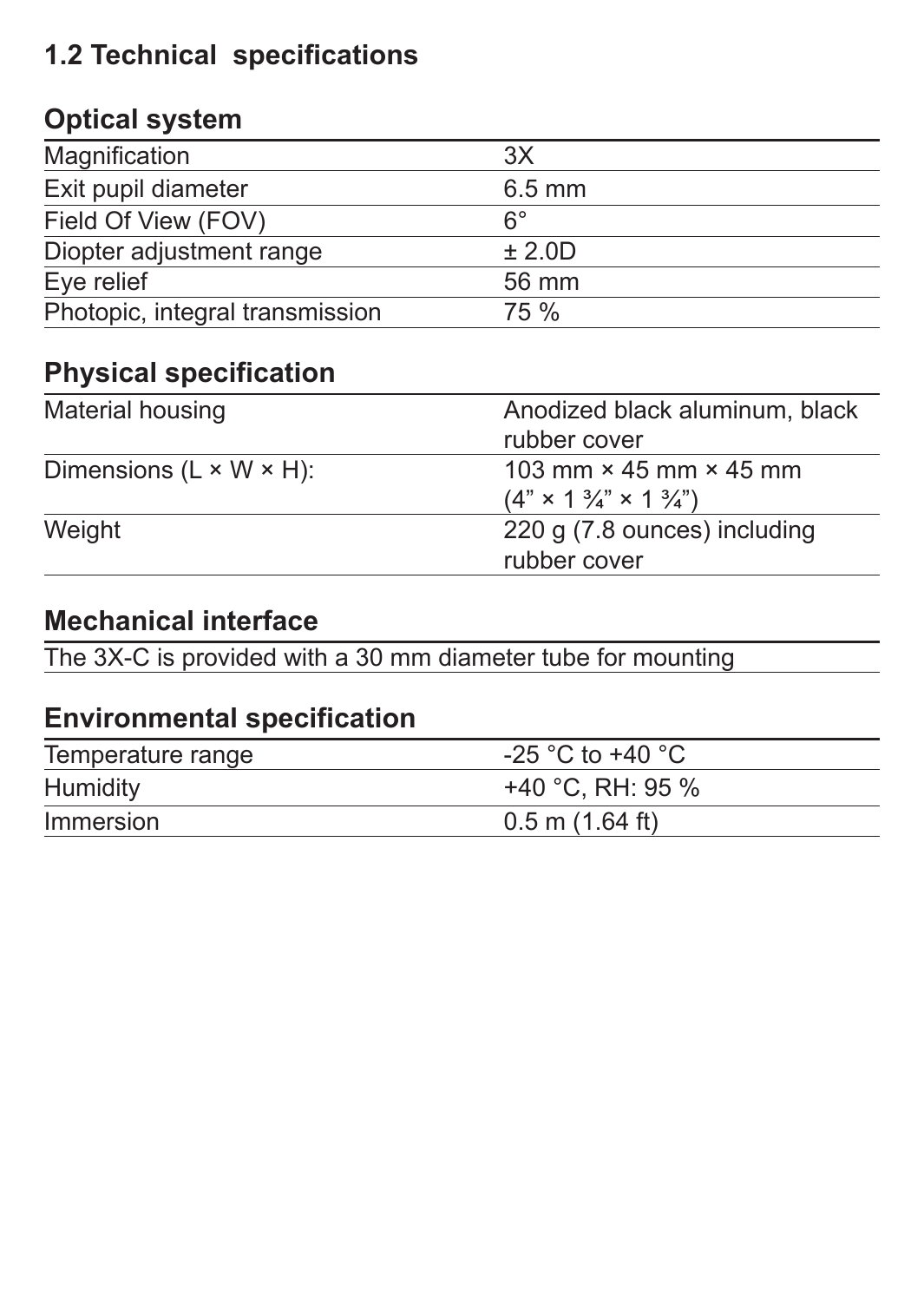# **2 OPERATION**

**WARNING:** Ensure the weapon is not loaded and the safety selector is in the "safe" position before attempting to install, remove or perform maintenance on the 3X-C - other than attaching/detaching it under normal use.

#### **2.1 Installing the Aimpoint® 3X-C on a weapon**

The mounting surface (3) of the 3X-C allow for mounting to any 30 mm diameter ring mount. Follow the manufacturer's instructions when installing the 3X-C.

For quick attachment/detach, we recommend the Aimpoint FlipMount or the Aimpoint TwistMount as shown in Fig. 2.

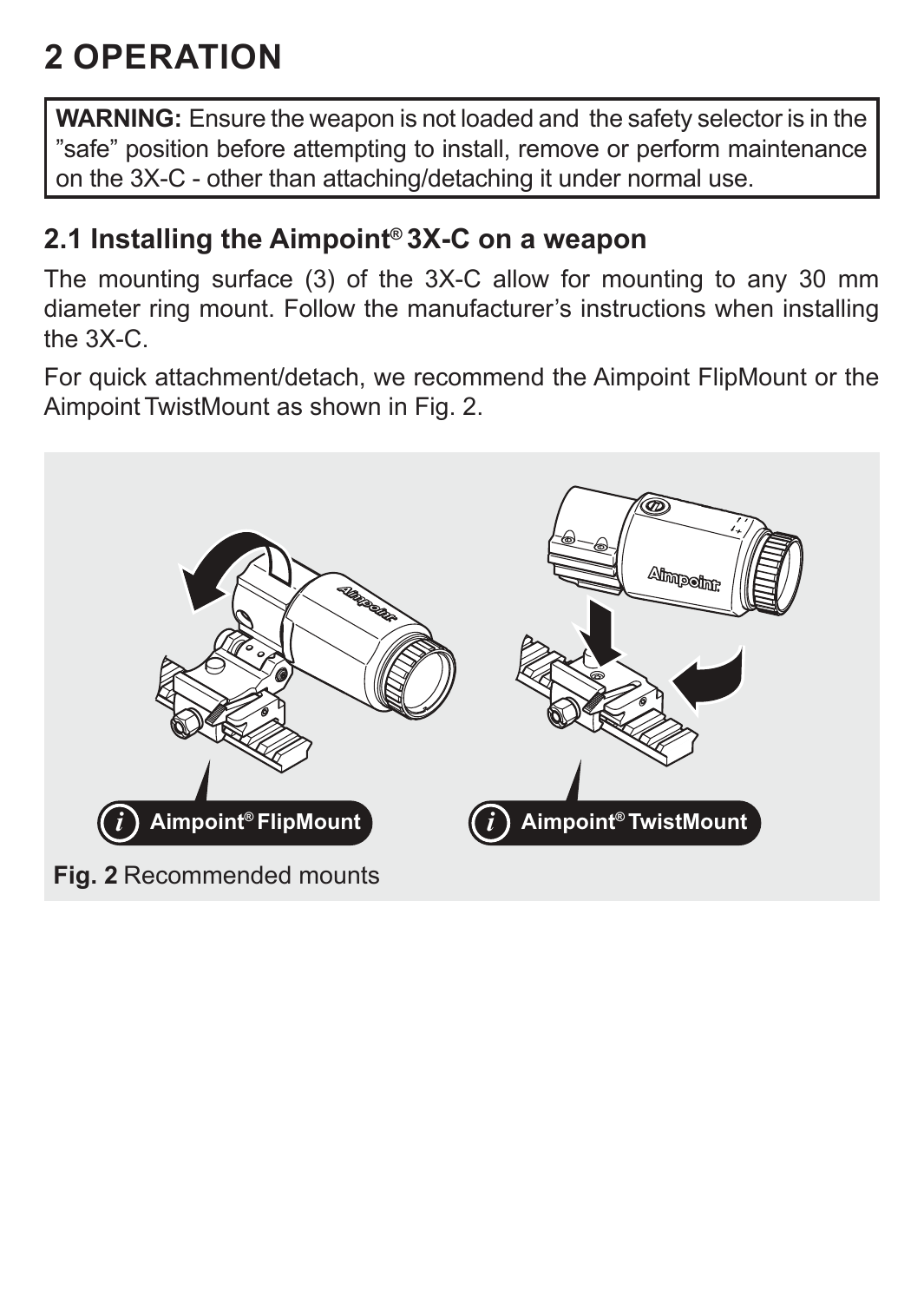The height of the mount is correct when the optical axis of the 3X-C and the Aimpoint sight coincide. Select a suitable position for the 3X-C on the weapon base so the eye relief is correct and feels comfortable.

Assemble the 3X-C to the chosen mount and install it on the weapon. The 3X-C shall be mounted with the Aimpoint logo to the left.

Carefully tighten the mount to the weapon base and retighten after a few rounds.

**NOTE:** Any adjustments (see 2.2) of the 3X-C does not affect the point of impact.

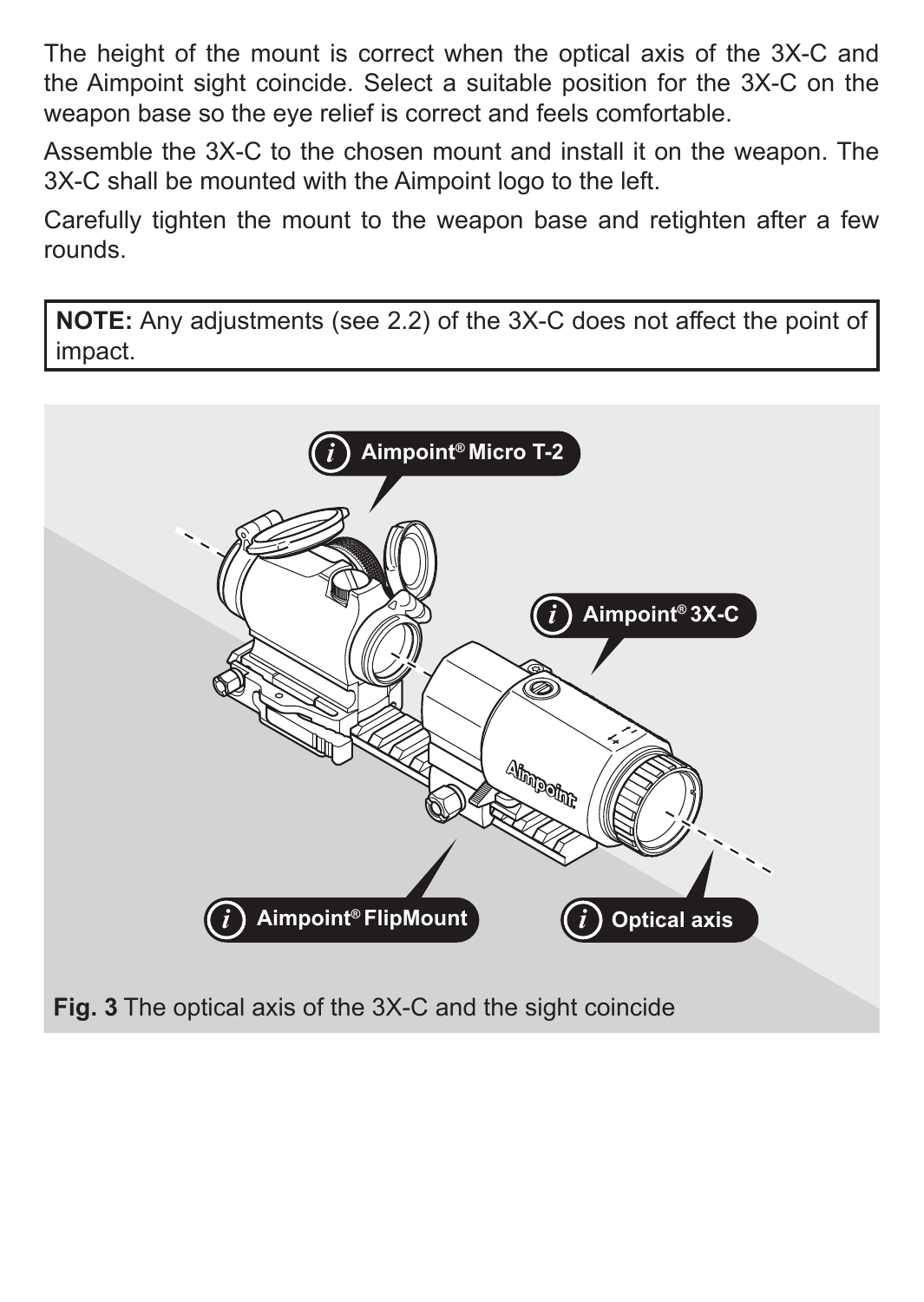### **2.2 Centering**

The 3X-C does not need to be zeroed. However, an Aimpoint sight used together with the 3X-C must be zeroed so the red dot of the sight creates the correct point of impact.

The 3X-C has two screws (1) that allow the user to center the red dot of the Aimpoint sight when viewed through the 3X-C. Centering the dot inside the 3X-C is not necessary, but creates a more natural feel.

**CAUTION:** Do not continue to adjust the screws if you encounter resistance.



**Fig. 5** Centering

1. Screws for centering

### **2.3 Diopter setting**

Additionally, on the 3X-C it is possible to adjust the diopter setting by rotating the diopter ring (2) as shown in Fig. 4.



2. Diopter ring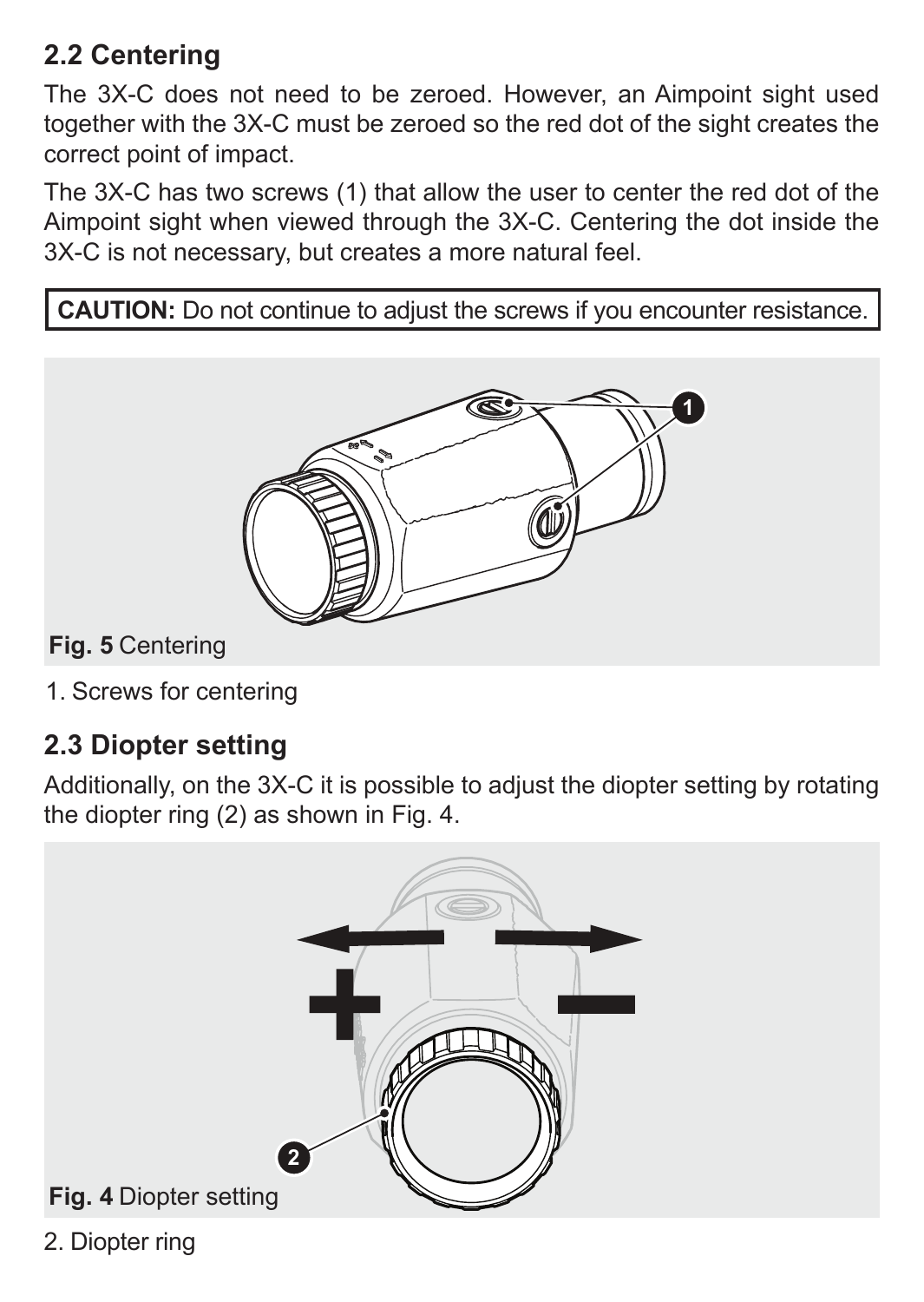# **3 EXTREME CONDITIONS**

Use in extreme heat or cold, salt air, sea spray, water, mud and snow, dust and sand storms or high altitudes does not require any special procedures.

# **4 MAINTENANCE**

To reach maximum protection level for all weather conditions, wax is added into the rubber mixture. The wax is slowly migrating to the surface of the part. The wax is used up completely during frequent use and is not noticed by the user. For long time storage, the wax is not used up as frequently and is seen as a grey film on the surface. Wipe with a damp cloth to restore to its original condition.

**CAUTION:** Never clean the lenses with the fingers. Use a lens paper/cloth. If no lens paper/cloth is available, simply blow away the dirt or fog up the lenses and dry them with a clean and soft piece of cloth.